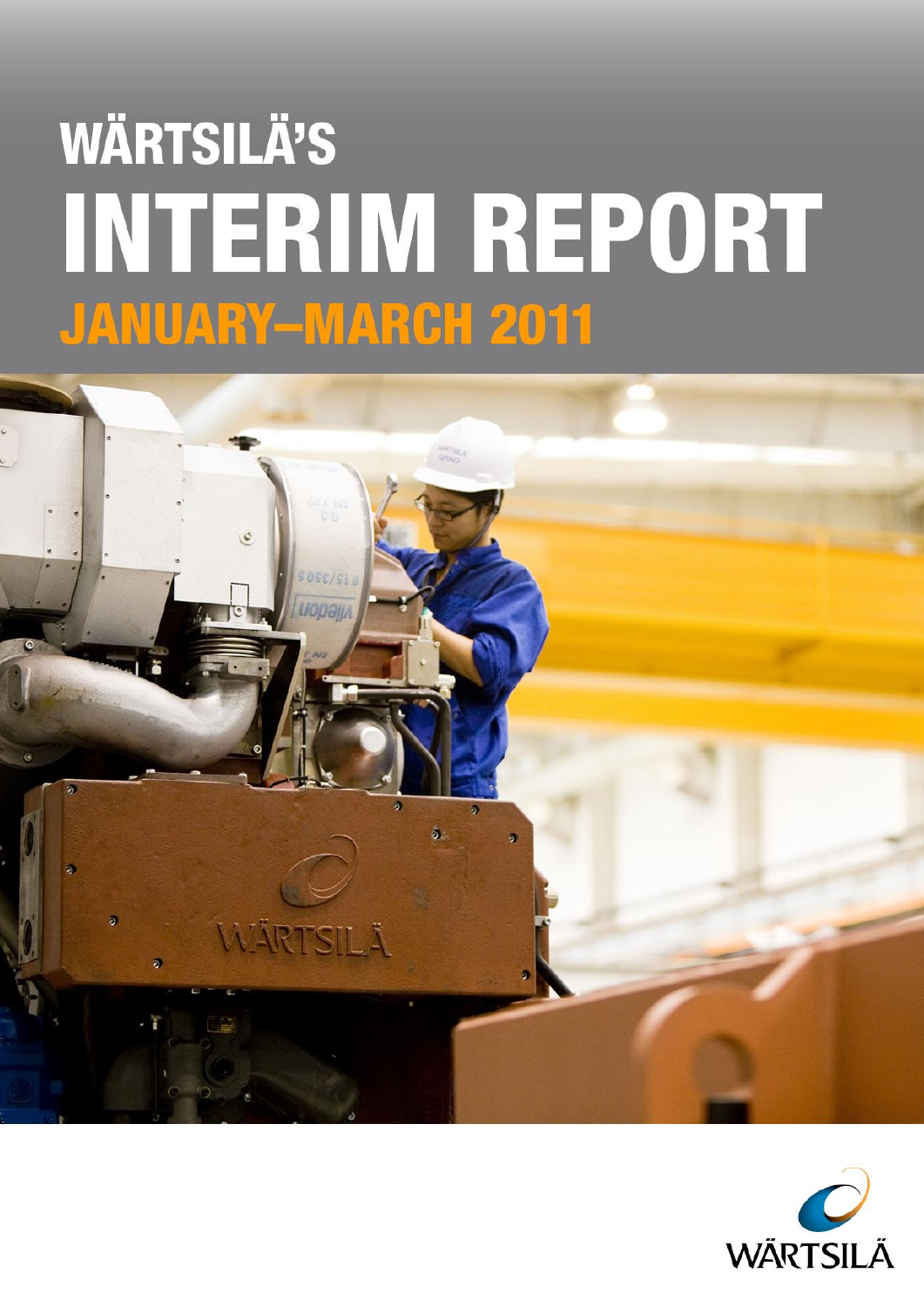# **INTERIM REPORT JANUARY–MARCH 2011**

This interim report is unaudited. All share related financial ratios and their comparison figures have been calculated based on the new amount of shares.

#### **REVIEW PERIOD JANUARY-MARCH 2011 IN BRIEF MEUR 1-3/2011 1-3/2010 Change 2010** Order intake 2005 and the set of the set of the set of the set of the set of the set of the set of the set of t Order book 31 March 2008 10 2009 10:00:00 3 669 2009 10:00:00:00 4 330 2010 15% 2 3 795 Net sales 1083 1083 922 18% 4 553 Operating result 113 000 113 21% 487<br>  $\%$  of net sales 10.4% 10.4% 10.2% 10.7% % of net sales 10.4% 10.2% 10.7% Profit before taxes 648 and the set of the set of the set of the set of the set of the set of the set of the set of the set of the set of the set of the set of the set of the set of the set of the set of the set of the set Earnings/share, EUR 0.38 0.34 1.68 Cash flow from operating activities 133 181 181 663 Net interest-bearing debt at the end of the period at the end of the period case of the period case of the period case of the period case of the  $-165$ Gross capital expenditure 19 15 98

The operating result and earnings per share in the table above are shown excluding nonrecurring items. Wärtsilä recognised EUR 2 million (44) of nonrecurring items related to restructuring during the review period.

# **MARKET DEVELOPMENT**

# **SHIP POWER**

#### **Offshore and special vessel markets most active**

During the first months of the year overall vessel ordering activity was at a lower level than at the end of 2010. There was a slowdown in bulk carrier orders. However, in the container segment a few owners have placed some significant orders. As expected, activity continued at a good level in the offshore and the more specialised tonnage markets. In the offshore market, the demand for drill ships and platform supply vessels has been active and rising oil prices are expected to drive that demand further.

During the review period, China and Korea continued to be the most important shipbuilding countries – in number of vessels China was slightly bigger whereas in terms of dead weight tonnage (DWT) Korea was slightly ahead. The Chinese owners continued to place a high share of all new orders with the support of Chinese funding. Growing shipbuilding nations, such as Brazil, were also active and secured an increasing share of the orders.

#### **Ship Power market shares**

Wärtsilä's share of the market in medium speed main engines remained at 42% (42% at the end of the previous quarter) and its market share in low speed main engines decreased to 11% (13). In auxiliary engines, Wärtsilä's share was 3% (4).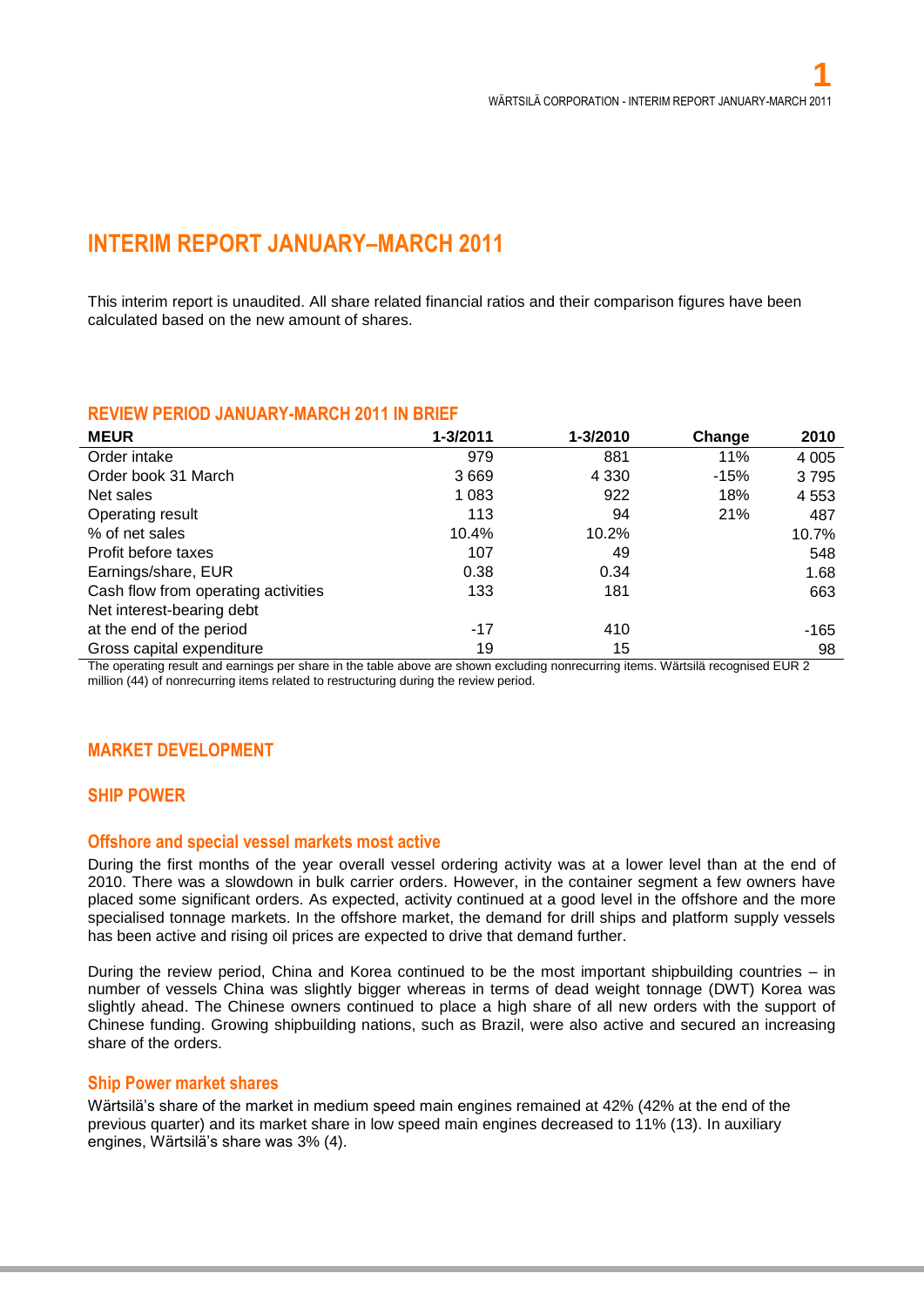# **POWER PLANTS**

# **Good demand from emerging markets**

Market activity continued at a good level during the first quarter of 2011. The demand was active for small and medium size natural gas based projects while some larger investments were delayed. Industrial output increased in most emerging markets, driving demand from independent power producers (IPP's), utilities and industrial customers. The financial crisis led to the postponement of investments for power generation in 2009 and 2010, and this is now creating demand in several markets.

#### **Power Plants market position**

In 2010, the overall market for gas and liquid fuel based power generation was approximately 57,000 MW. This includes all prime mover units of over 5 MW. Wärtsilä's share represented 5.6% of the market. This makes Wärtsilä the fourth largest supplier of gas and liquid fuel based power plants. With its unique value proposition, Wärtsilä is continuously strengthening its position in the gas based power plant market by capturing market share from other technologies.

# **SERVICES**

The service market is showing signs of growth. The number of idle vessels was on a lower level than during the previous year. However, the average speed of the fleet has continued to decrease and the number of anchored vessels was still at a high level. Power Plants customers continued to have a stable demand for services. Both Ship Power and Power Plants customers are looking to ensure cost effective and energy efficient operations and high reliability. This is evident in the interest in various operation, maintenance and technical service agreements.

# **ORDER INTAKE**

The order intake for the review period totalled EUR 979 million (881), an increase of 11%. In relation to the previous quarter Wärtsilä's total order intake decreased 2% (EUR 1,003 million in the fourth quarter of 2010). The book-to-bill ratio for the first quarter was 0.90 (0.96).

Ship Power's order intake for the first three months totalled EUR 173 million (90), up 92%. Compared to the previous quarter, order intake was down 3% (EUR 178 million in the fourth quarter of 2010). During the first quarter, Wärtsilä received a significant order for a ferry from the Finnish ship owner Viking Line. The vessel will be the largest passenger vessel ever to operate on LNG. Merchant segment orders represented 29% of the total orders during the first quarter. The offshore segment continued to be active with a 27% share of total orders, followed by Cruise & Ferry and Special vessels with 16% and 15% respectively. The Navy segment represented a 7% share and Ship Design 6% share of the total.

In January 2011, the company signed a turnkey contract with Containerships Ltd Oy of Finland for retrofitting a Wärtsilä fresh water scrubber in order to reduce sulphur emissions. This is Wärtsilä's first commercial marine scrubber project for a main engine and the company is the first manufacturer to have been awarded the IMO certificate for a marine scrubber by the classification societies Det Norske Veritas and Germanischer Lloyd.

The order intake for Power Plants in the first quarter totalled EUR 253 million (267), which was 5% less than for the corresponding period last year. Compared to the previous quarter, the Power Plants order intake decreased 20% (EUR 317 million in the fourth quarter of 2010). During the first quarter, Wärtsilä received several orders from Turkey, including an order for a 135 MW power plant with seven Wärtsilä 18V50SG natural gas fuelled engines. The plant is scheduled for completion in autumn 2011, and will supply power to the national grid. Other important orders were received from St Barthelemy, India and Brazil. In the Power Plants business, the timing of projects results in swings between quarters.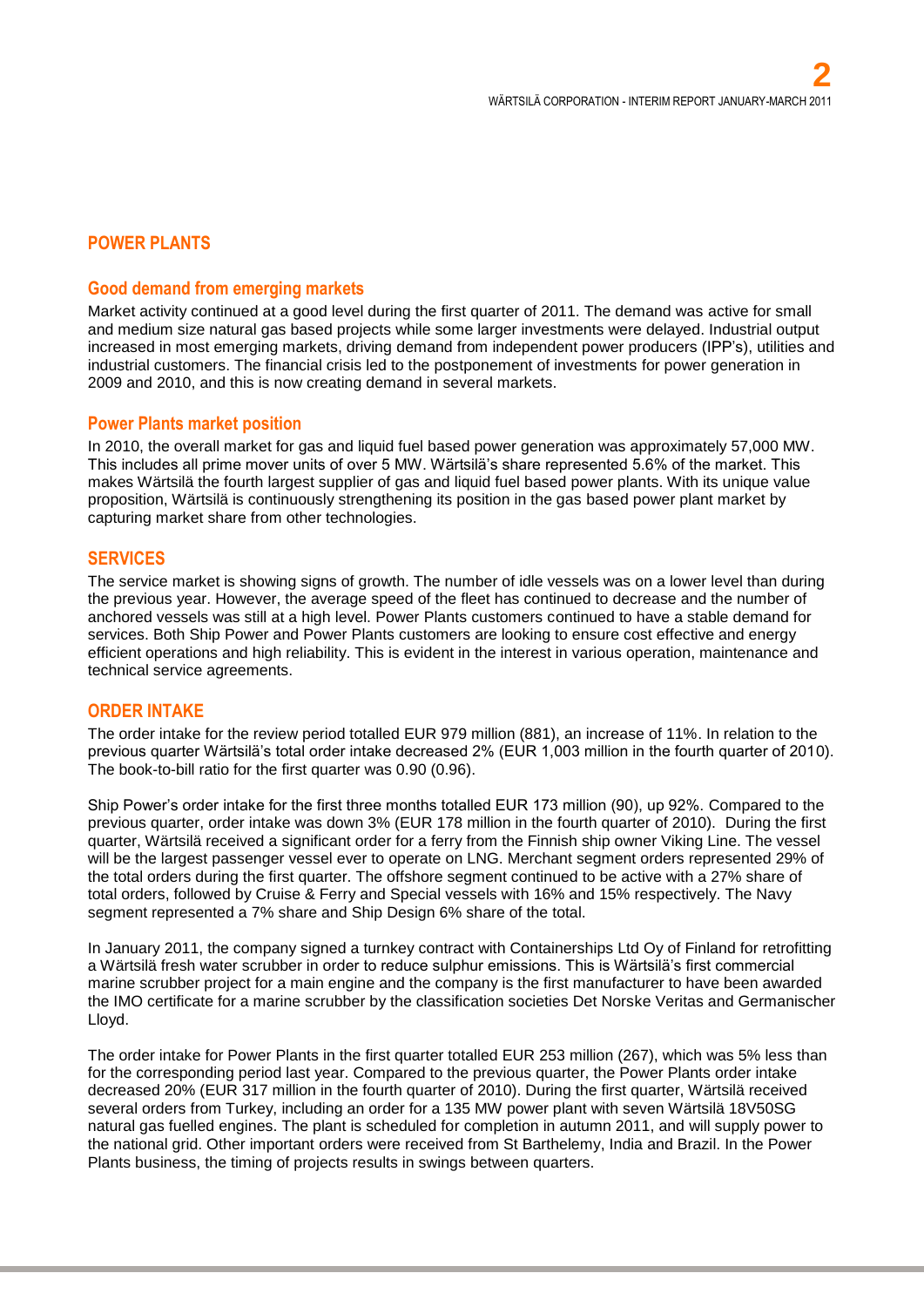The order intake for the Services business totalled EUR 551 million (522) in the first quarter, a growth of 6% compared to the corresponding period in 2010. Compared to the fourth quarter 2010, the order intake increased by 8% (EUR 510 million in the fourth quarter of 2010).

During the review period Wärtsilä signed its largest ever long-term marine maintenance support agreement. The contract with Royal Caribbean Cruises Ltd covers 29 vessels with an aggregated output of approximately 1,400 MW. The maintenance support agreement contains a wide range of services, including maintenance planning, spare parts logistics optimisation, development and testing of engine components, fuel consumption optimisation, as well as an advisory service for overhauls and workshop services.

# **Order intake by business**

| <b>MEUR</b>         | $1 - 3/2011$ | $1 - 3/2010$ | Change | 1-12/2010 |
|---------------------|--------------|--------------|--------|-----------|
| <b>Ship Power</b>   | 173          | 90           | 92%    | 657       |
| <b>Power Plants</b> | 253          | 267          | $-5%$  | 1413      |
| <b>Services</b>     | 551          | 522          | 6%     | 1931      |
| Order intake, total | 979          | 881          | 11%    | 4 0 0 5   |

# **Order intake Power Plants**

| <b>MW</b> | 1-3/2011 | 1-3/2010 | Change | 1-12/2010 |
|-----------|----------|----------|--------|-----------|
| Oil       | 260      | 97       | 168%   | 797       |
| Gas       | 422      | 360      | 17%    | 1 377     |

# **ORDER BOOK**

The total order book at the end of the review period stood at EUR 3,669 million (4,330), a decrease of 15%. The Ship Power order book stood at EUR 1,699 million (2,242), which is 24% lower than at the same date last year. At the end of the review period, the Power Plants order book amounted to EUR 1,204 million (1,392), a decrease of 14%. The Services order book totalled EUR 766 million (696) at the end of the review period, representing an increase of 10%.

# **Order book by business**

| <b>MEUR</b>       | 31 Mar. 2011 | 31 Mar. 2010 | <b>Change</b> | 31 Dec. 2010 |
|-------------------|--------------|--------------|---------------|--------------|
| Ship Power        | 1 699        | 2 2 4 2      | $-24%$        | 1825         |
| Power Plants      | 1 204        | 1 392        | $-14%$        | 1 2 9 9      |
| Services          | 766          | 696          | 10%           | 671          |
| Order book, total | 3669         | 4 3 3 0      | $-15%$        | 3795         |

# **NET SALES**

Wärtsilä's net sales for January-March 2011 increased by 18% and totalled EUR 1,083 million (922). Ship Power's net sales increased by 6% and totalled EUR 294 million (278). Net sales for Power Plants totalled EUR 349 million (237), an increase of 47%. Net sales from the Services business totalled EUR 439 million (409), an increase of 7%. Of the total net sales, Ship Power accounted for 27%, Power Plants for 32% and Services for 41%.

Of Wärtsilä's net sales for January-March 2011, approximately 74% was EUR denominated, 9% USD denominated, with the remainder being split between several currencies.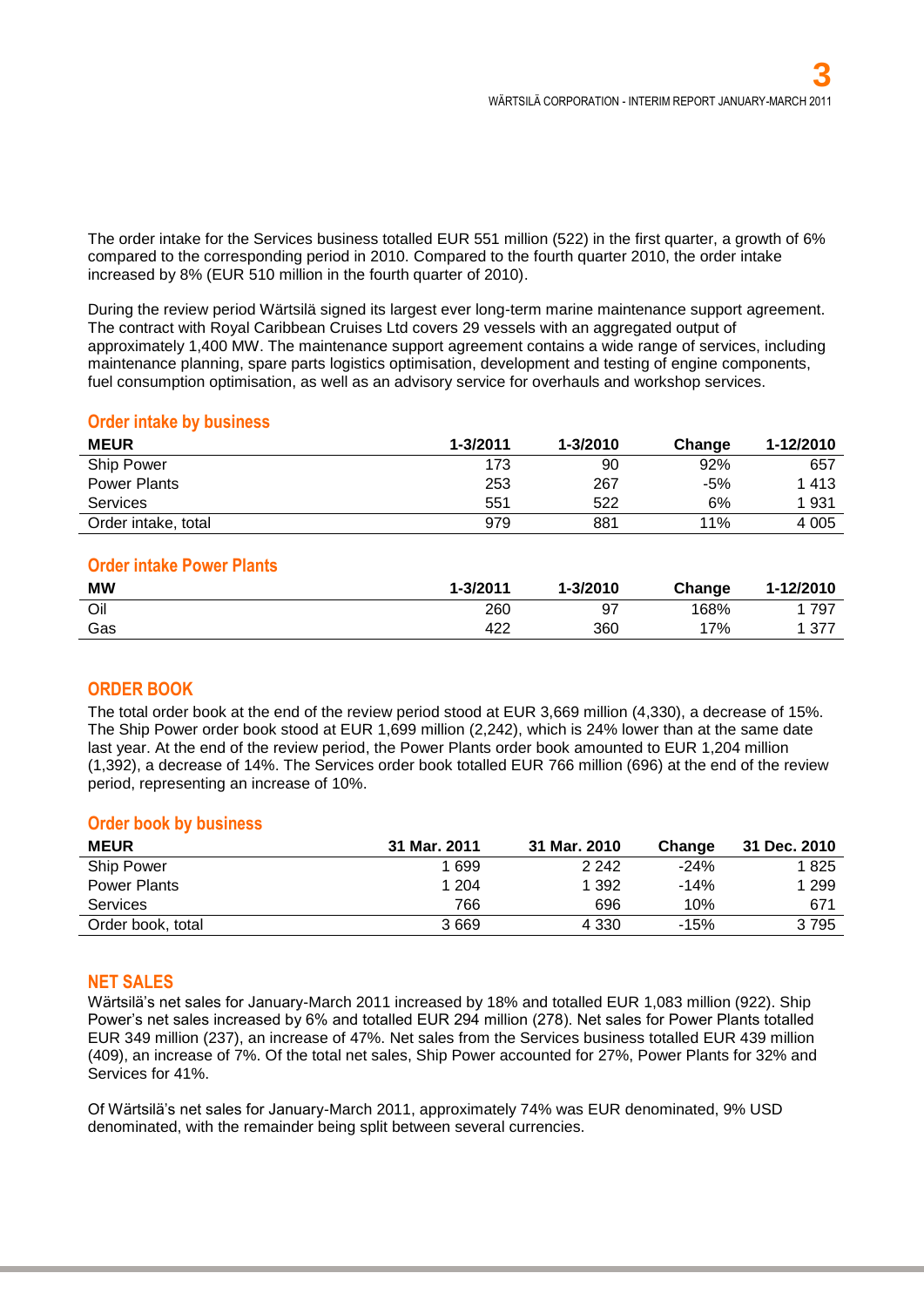#### **Net sales by business**

| <b>MEUR</b>         | $1 - 3/2011$ | $1 - 3/2010$ | Change | 1-12/2010 |
|---------------------|--------------|--------------|--------|-----------|
| Ship Power          | 294          | 278          | 6%     | 1 201     |
| <b>Power Plants</b> | 349          | 237          | 47%    | 1 5 2 5   |
| <b>Services</b>     | 439          | 409          | 7%     | 1823      |
| Net sales, total    | 083          | 922          | 18%    | 4 5 5 3   |

#### **FINANCIAL RESULTS**

The operating result before nonrecurring expenses totalled EUR 113 million (94) for January-March 2011, which is 10.4% of net sales (10.2). Including nonrecurring expenses, the operating result was EUR 111 million or 10.2% of net sales. Wärtsilä recognised EUR 2 million (44) of nonrecurring expenses related to the restructuring measures during the review period January-March 2011.

Financial items amounted to EUR -4 million (0). Net interest totalled EUR -2 million (-3). Dividends received totalled EUR 1 million (2). Profit before taxes amounted to EUR 107 million (49). Taxes in the reporting period amounted to EUR 31 million (14). Earnings per share after non-recurring expenses were EUR 0.38 (0.16) and equity per share was 7.32 euro (6.94).

#### **BALANCE SHEET, FINANCING AND CASH FLOW**

Cash flow from operating activities for January-March 2011 totalled EUR 133 million (181). Net working capital at the end of the period totalled EUR 142 million (332). Advances received at the end of the period totalled EUR 620 million (EUR 616 million at the end of the previous quarter). Liquid reserves at the end of the period amounted to EUR 619 million (252). Net interest-bearing loan capital totalled EUR -17 million (410). Dividends totalling EUR 271 million were paid during the first quarter.

Wärtsilä had interest bearing debt totalling EUR 618 million (682) at the end of March 2011. The existing funding programmes include long-term loans of EUR 553 million, unutilised Committed Revolving Credit Facilities totalling EUR 550 million and Finnish Commercial Paper programmes totalling EUR 700 million. The total amount of short-term debt maturing within the next 12 months is EUR 65 million.

The solvency ratio was 37.5% (36.4) and gearing was 0.00 (0.31).

#### **CAPITAL EXPENDITURE**

Gross capital expenditure in the review period totalled EUR 19 million (15), which comprised EUR 5 million (1) in acquisitions and investments in securities, and EUR 14 million (14) in intangible assets and property, plant and equipment. Depreciation amounted to EUR 29 million (30).

Maintenance capital expenditure for 2011 will be in line with or slightly above depreciation. Possible acquisition opportunities may affect capital expenditure for the year.

#### **RESTRUCTURING PROGRAMMES**

Following the global financial crisis, Wärtsilä began the process of adapting its activities through various restructuring measures with the aim of reducing approximately 1,800 persons. To date the number of personnel has been reduced by approximately 1,500.

When fully implemented, it is estimated that the reductions will decrease costs by approximately EUR 130 million. Of these cost savings, about EUR 60 million had materialised by the end of 2010. The remainder of the savings will gradually materialise during 2011. Wärtsilä anticipates that the majority of these cost savings will be permanent. The total nonrecurring costs related to the restructuring will be approximately EUR 150 million, out of which EUR 115 million has been recognised by the end of 2010. During the review period,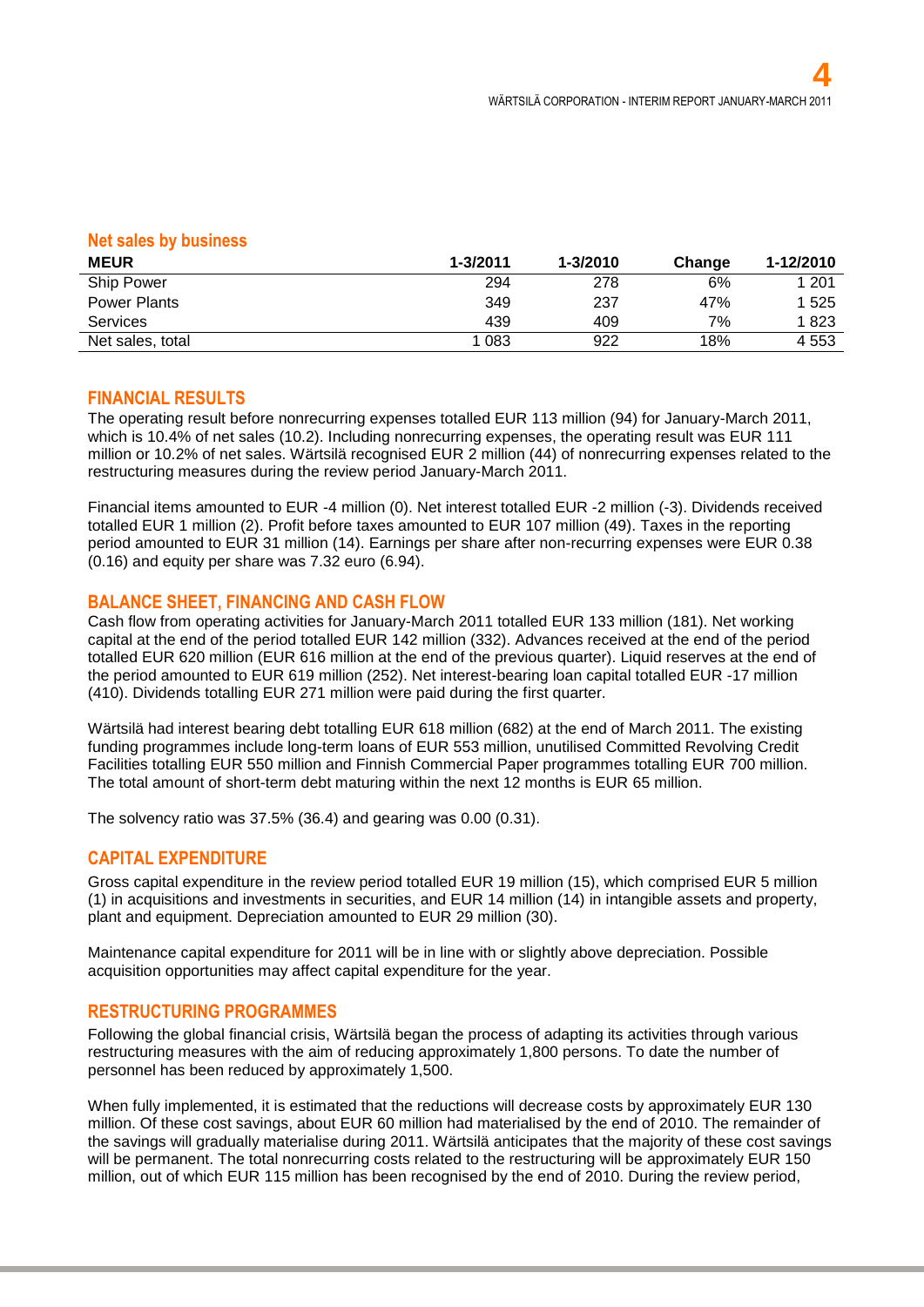Wärtsilä recognised EUR 2 million (44) of nonrecurring items related to the restructuring measures. The remainder of the costs will be recognised during 2011.

#### **PERSONNEL**

Wärtsilä had 17,526 (18,410) employees at the end of March 2011. The average number of personnel for January-March 2011 totalled 17,544 (18,481). Ship Power employed 943 (1,048) people. Power Plants employed 799 (853) people, Services 11,024 (11,357) and Wärtsilä Industrial Operations 3,990 (4,697) people.

Of Wärtsilä's total employees, 19% (18) was located in Finland, 6% (8) in the Netherlands and 30% (31) in the rest of Europe. The personnel employed in Asia represented 32% (30), out of which 7% (7) were in China, in India 6% (6), in Singapore 5% (5), and in the rest of Asia 15% (13).

#### **MANUFACTURING**

The set up for manufacturing controllable pitch propellers at the joint venture, Wärtsilä CME Zhenjiang Propeller Co. Ltd. in Zhenjiang, China, is proceeding according to plan. The majority of the equipment needed will be relocated from the Wärtsilä factory in Drunen. The inauguration of the new factory and the first deliveries are planned for the second quarter of 2011.

The activities in Wärtsilä's joint venture with Transmashholding in Russia are also proceeding according to plan. The joint venture is preparing to manufacture modern and multipurpose diesel engines to be used in shunter locomotives and for various marine and power applications.

# **RESEARCH & DEVELOPMENT**

As part of Wärtsilä's strategy to strengthen the company's leading position in gas engine technology, the company has initiated a major project to further develop its low speed engine portfolio to include gas engines, alongside its leading portfolio of medium speed gas and dual fuel engines. Natural gas is currently the alternative fuel offering the biggest potential in reducing emissions while at the same time being commercially viable.

#### **NEW PRODUCT LAUNCHES**

Wärtsilä and Aker Solutions have signed an agreement to jointly develop a new and environmentally sound concept for offshore wind farm installation vessels. Wärtsilä will provide the ship design, electrical power generation, propulsion machinery and high-end automation, whilst Aker Solutions will supply the jacking system. Wärtsilä, together with Aker Solutions, will also offer a 24/7 global support service for maintenance, repairs, and component supply to the vessels. The Wärtsilä engines to be used will be dual fuel engines and able to operate on liquefied natural gas (LNG).

#### **SUSTAINABLE DEVELOPMENT**

Wärtsilä is well positioned to reduce the use of natural resources and emissions, thanks to its various technologies and specialised services. Wärtsilä's R&D efforts continue to focus on the development of advanced environmental technologies and solutions. The company is committed to supporting the UN Global Compact and its principles with respect to human rights, labour, the environment and anti-corruption. Wärtsilä's share is included in several sustainability indexes.

In April, Wärtsilä entered into co-operation with Crisis Management Initiative, an independent Finnish nonprofit organisation led by Nobel Peace Prize laureate Martti Ahtisaari. As lead partner, Wärtsilä supports the activities of CMI in conflict resolving and sustainable peace building through partnership programmes in selected areas across the globe.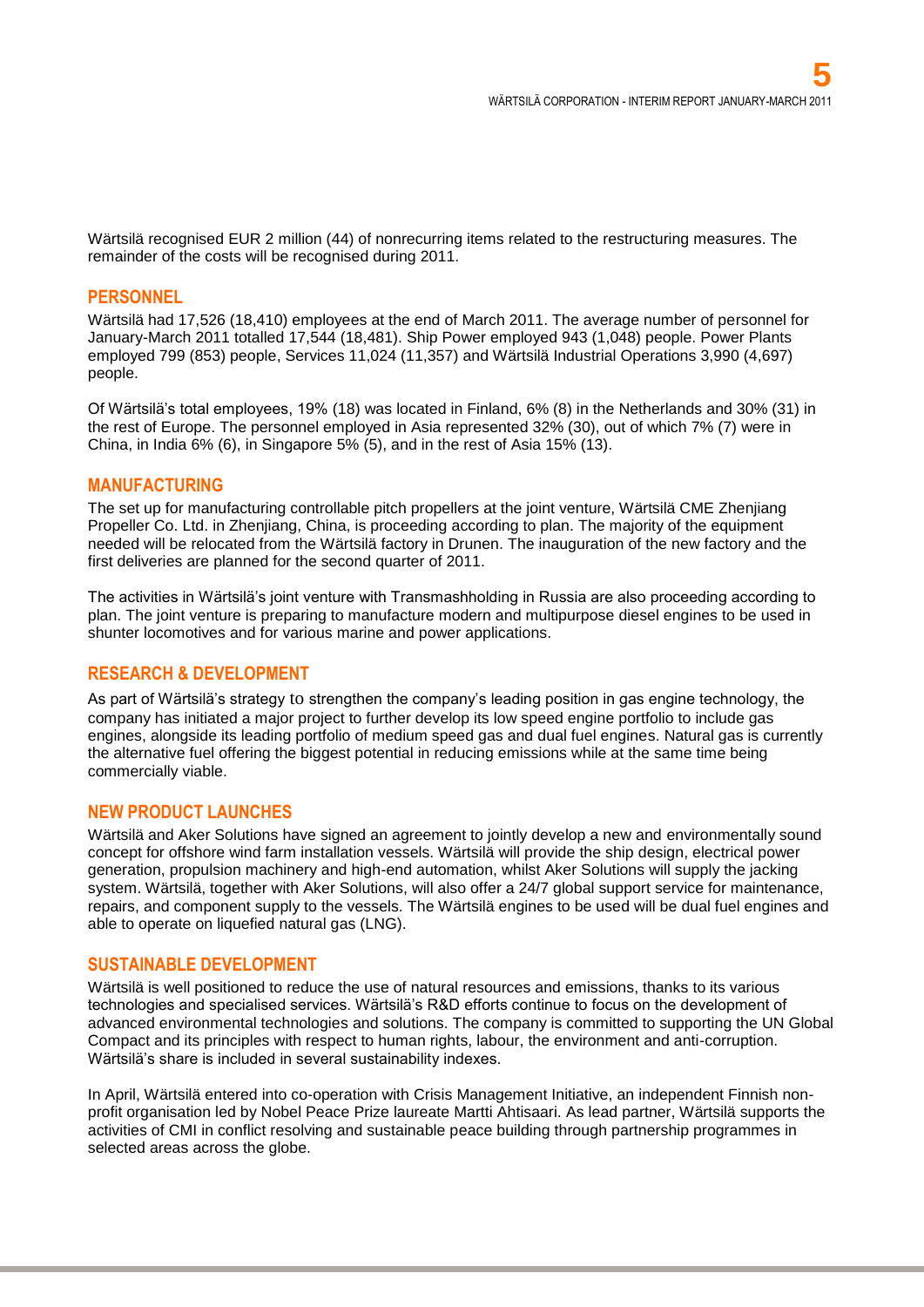#### **CHANGES IN MANAGEMENT**

Wärtsilä's Board of Directors has appointed Mr Björn Rosengren M.Sc. (Tech.), born 1959, as the new President and CEO of Wärtsilä Corporation, with effect from 1 September 2011. Mr Rosengren will succeed Mr Ole Johansson, who will, at that time, exercise his right to retire at the age of 60.

#### **SHARES AND SHAREHOLDERS**

The shares issued in the free share issue approved by Wärtsilä Corporation's Annual General Meeting on 3 March 2011 were entered in the share register on 8 March 2011. The total amount of Wärtsilä shares increased to 197,241,130, as shareholders were issued one new share for each old share. The new shares became subject to public trading as of 9 March 2011.

The figures in the table below have been adjusted to reflect the increased number of shares.

#### **SHARES ON THE HELSINKI EXCHANGE**

| 31 March 2011                                  | Number of<br>shares | Number of<br>votes | <b>Number of shares traded</b> | 1-3/2011     |
|------------------------------------------------|---------------------|--------------------|--------------------------------|--------------|
| WRT <sub>1</sub> V                             | 197 241 130         | 197 241 130        |                                | 43 265 553   |
| 1 Jan. -31 March 2011                          | High                | Low                | Average 1)                     | <b>Close</b> |
| Share price<br>1) Trade-weighted average price | 29.55               | 23.94              | 27.02                          | 27.55        |
|                                                |                     | 31 Mar. 2011       | 31 Mar. 2010                   |              |
| Market capitalisation, EUR million             |                     | 5433               | 3698                           |              |
| Foreign shareholders                           |                     | 49.4%              | 46.4%                          |              |

# **FLAGGING NOTIFICATIONS**

During the review period, Wärtsilä was informed of the following changes in ownership: On 5 January 2011, BlackRock, Inc. increased its holding in Wärtsilä Corporation. Following the transaction BlackRock, Inc owned 4,941,593 shares or 5.01% of Wärtsilä's share capital and total votes.

#### **DECISIONS TAKEN BY THE ANNUAL GENERAL MEETING**

Wärtsilä's Annual General Meeting held on 3 March 2011 approved the financial statements and discharged the members of the Board of Directors and the company's President & CEO from liability for the financial year 2010. The Meeting approved the Board of Directors' proposal to pay a dividend of EUR 1.75 per share and an extra dividend of EUR 1.00 per share, totalling EUR 2.75 per share. The dividend was paid on 15 March 2011.

The Annual General Meeting decided that the Board of Directors shall have nine members. The following were elected to the Board: Ms Maarit Aarni-Sirviö, Mr Kaj-Gustaf Bergh, Mr Alexander Ehrnrooth, Mr Paul Ehrnrooth, Mr Lars Josefsson, Mr Bertel Langenskiöld, Mr Mikael Lilius, Mr Markus Rauramo and Mr Matti Vuoria.

The firm of public auditors KPMG Oy Ab were appointed as the company's auditors for the year 2011.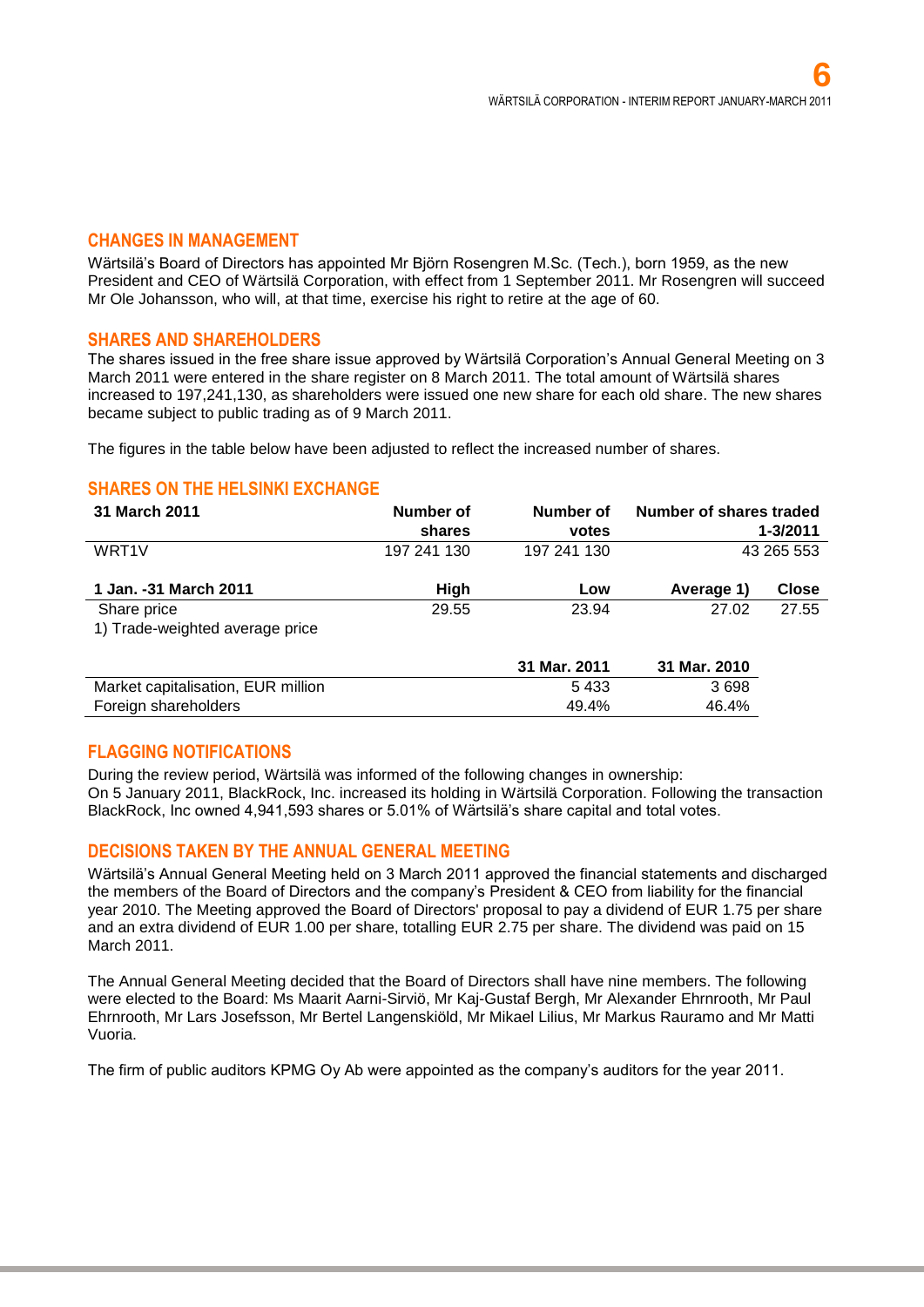## **Free share issue**

The Annual General Meeting decided to approve the free share issue in accordance with the proposal of the Board of Directors. The free share issue was implemented by applying the pre-emptive right of the shareholders so that for each old share one new share was issued. Thereby a total of 98,620,565 new shares were issued. The new shares were registered in the trade register on 8 March 2011.

#### **Organisation of the Board of Directors**

The Board of Directors of Wärtsilä Corporation elected Mikael Lilius as its chairman and Matti Vuoria as the deputy chairman. The Board decided to establish an Audit Committee, a Nomination Committee and a Remuneration Committee. The Board appointed from among its members the following members to the Committees:

#### **Audit Committee:**

Chairman Markus Rauramo, Maarit Aarni-Sirviö, Alexander Ehrnrooth, Bertel Langenskiöld

#### **Nomination Committee:**

Chairman Mikael Lilius, Kaj-Gustaf Bergh, Lars Josefsson, Matti Vuoria

#### **Compensation Committee:**

Chairman Mikael Lilius, Paul Ehrnrooth, Matti Vuoria

## **RISKS AND BUSINESS UNCERTAINTIES**

The overall risks from the financial crisis continue to decrease within Ship Power. However, some risk of rescheduling and slippages in terms of delivery times still remains. The impact of rising oil prices on the global economy and trade poses a risk for the shipping sector.

In the Power Plants business, larger projects in certain regions may still be facing timing issues. The turmoil in the Middle East and North Africa has increased the risk of postponement of new power plant investments in the region.

The annual report for 2010 contains a thorough description of Wärtsilä's risks and risk management.

# **MARKET OUTLOOK**

In the marine market, the merchant segment is expected to be slow in 2011, as the market is still suffering from overcapacity and sluggish earnings development. The ordering activity for bulk carriers is expected to continue to slow down. However, the outlook for certain sub-segments, like containers and LNG carriers, is improving. The Offshore and Special vessel segments have remained lively and this is expected to continue. There is rising interest and activity in natural gas applications. Wärtsilä Ship Power reiterates its view of continued price pressure within its markets, and its expectation of moderately better order intake in 2011 compared to the previous year.

Recovery in the power generation market is expected to continue in 2011. The growing emerging markets will continue to invest in new power generation capacity, which will increase demand - especially in the flexible baseload segment. The ramp down of older coal based generation will increase the demand for gas based generation in the medium to long term. This is supported by the production of shale gas in the US, and the expectation that natural gas prices will remain competitive. Wärtsilä Power Plants estimates its order intake to remain at a good level in 2011.

The Services market is expected to follow the global economy to growth this year. The largest growth potential comes from Asia and the Americas. Power Plants customers continue to have a stable demand for services and there are good prospects for new contracts especially in Asia. In Europe, marine customers are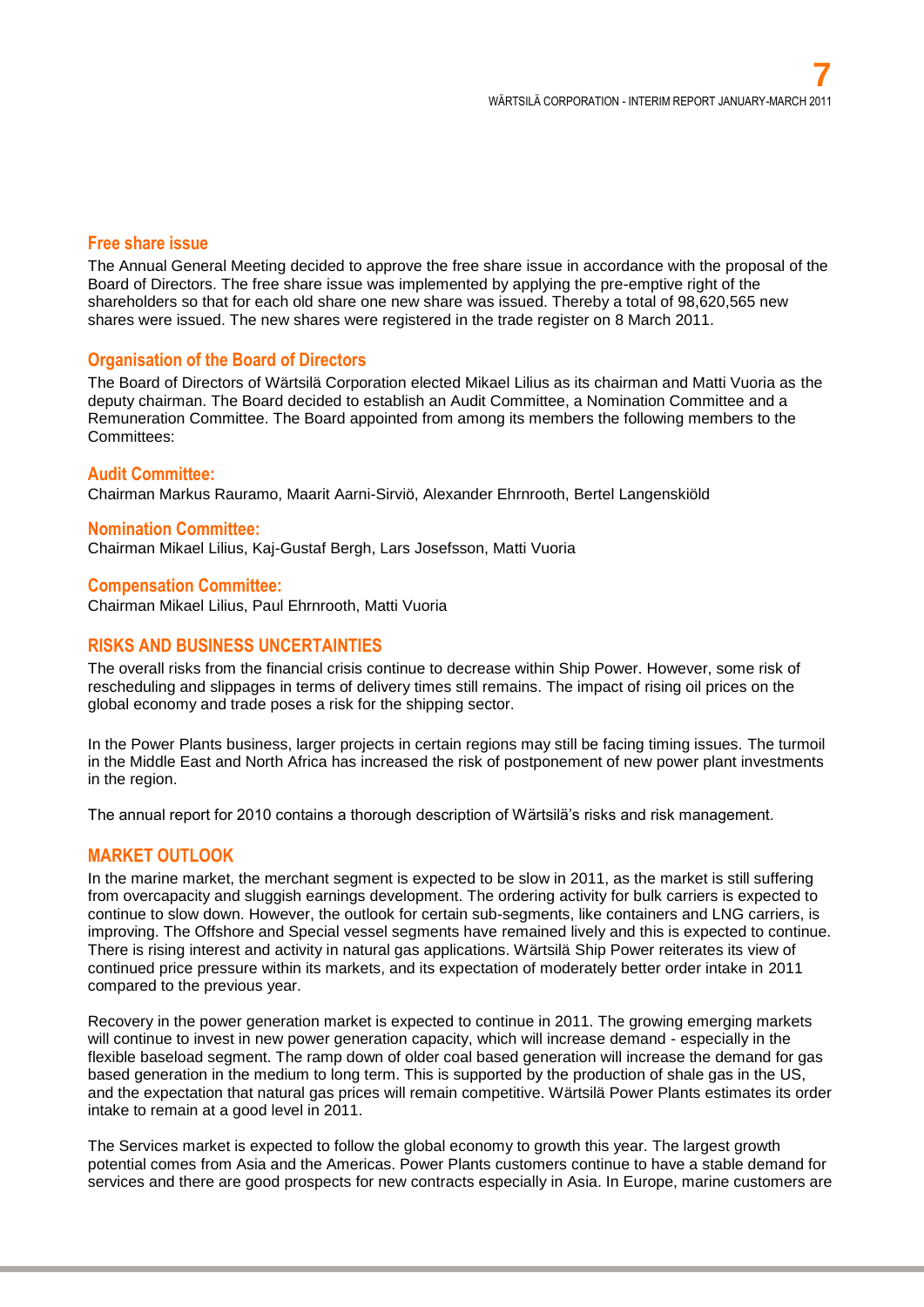still focusing on cost savings while in Asia the markets are normalising. The outlook is also good for the offshore services market. The competition for services projects and maintenance work in the marine market will remain tight. However, Wärtsilä Services is well positioned thanks to its diversified customer base and broad geographical presence, as well as the wide range of services offered. We expect a sustainable recovery in the marine service market in 2011.

# **WÄRTSILÄ'S PROSPECTS FOR 2011 REITERATED**

Wärtsilä expects its net sales for 2011 to grow by 3-5% and operational profitability (EBIT% before nonrecurring items) to be around 11%.

# **WÄRTSILÄ INTERIM REPORT JANUARY – MARCH 2011**

This interim financial report is prepared in accordance with IAS 34 (Interim Financial Reporting) using the same accounting policies and methods of computation as in the annual financial statements for 2010. All figures in the accounts have been rounded and consequently the sum of individual figures can deviate from the presented sum figure.

#### **Use of estimates**

The preparation of the financial statements in accordance with IFRS requires management to make estimates and assumptions that affect the valuation of the reported assets and liabilities and other information, such as contingent liabilities and the recognition of income and expenses in the income statement. Although the estimates are based on the management's best knowledge of current events and actions, actual results may differ from the estimates.

#### **IFRS amendments**

Of the amended International Financial Reporting Standards (IFRS) and interpretations mandatory as of 1 January 2011 the following are applicable on the Group reporting:

- Amendment to IAS 32 Financial instruments: Presentation Classification of Rights Issues
- Revised IAS 24 Related Party Disclosures

The adaption of the revised standards and interpretations does not have any material effect on the interim report.

This interim report is unaudited. All share related financial ratios and their comparison figures have been calculated based on the new amount of shares.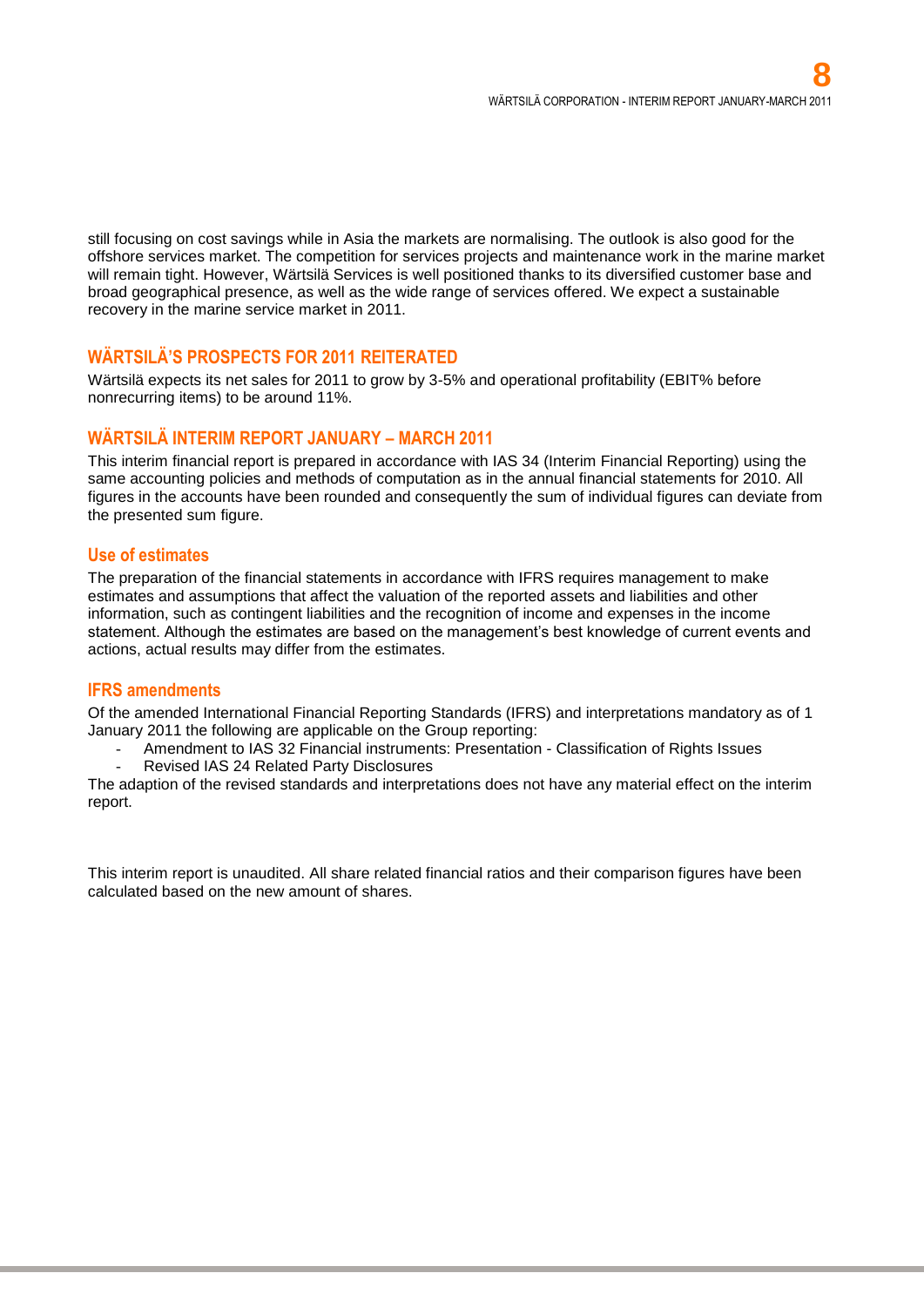# **CONDENSED INCOME STATEMENT**

| <b>MEUR</b>                                         | 1-3/2011 | 1-3/2010 | 2010    |
|-----------------------------------------------------|----------|----------|---------|
| Net sales                                           | 1 0 8 3  | 922      | 4 5 5 3 |
| Other operating income                              | 10       |          | 52      |
| Expenses                                            | $-956$   | -851     | -4 082  |
| Depreciation, amortisation and impairment           | $-29$    | $-30$    | $-116$  |
| Share of result of associates and joint ventures    | 3        | 2        | 5       |
| Operating result                                    | 111      | 49       | 412     |
| Financial income and expenses                       | $-4$     |          | $-13$   |
| Net income from financial assets available for sale |          |          | 149     |
| Profit before taxes                                 | 107      | 49       | 548     |
| Income taxes                                        | $-31$    | $-14$    | $-151$  |
| Profit for the financial period                     | 76       | 35       | 397     |
| Attributable to:                                    |          |          |         |
| Owners of the parent                                | 74       | 32       | 389     |
| Non-controlling interests                           | 2        | 2        | 11      |
| Total                                               | 76       | 35       | 397     |
|                                                     |          |          |         |

| Earnings per share attributable to equity holders of the parent company: |      |     |
|--------------------------------------------------------------------------|------|-----|
| Earnings per share, EUR (basic and diluted)                              | ).38 | .96 |
|                                                                          |      |     |

# **STATEMENT OF COMPREHENSIVE INCOME**

| Profit for the financial period                                      | 76 | 35 | 397    |
|----------------------------------------------------------------------|----|----|--------|
| Other comprehensive income after tax:                                |    |    |        |
|                                                                      |    |    |        |
| Exchange differences on translating foreign operations               | -9 | 13 | 17     |
| Financial assets available for sale                                  |    |    |        |
| fair valuation                                                       | 6  | 10 | 30     |
| transferred to statement of income                                   |    |    | $-110$ |
| Cash flow hedges                                                     | 4  | -9 | -9     |
| Share of other comprehensive income of associates and joint ventures |    |    |        |
| Other comprehensive income                                           |    | 13 | $-71$  |
| Total comprehensive income for the period                            | 77 | 48 | 326    |
| Total comprehensive income attributable to:                          |    |    |        |
| Owners of the parent                                                 | 77 | 45 | 313    |
| Non-controlling interests                                            |    | 3  | 13     |
|                                                                      | 77 | 48 | 326    |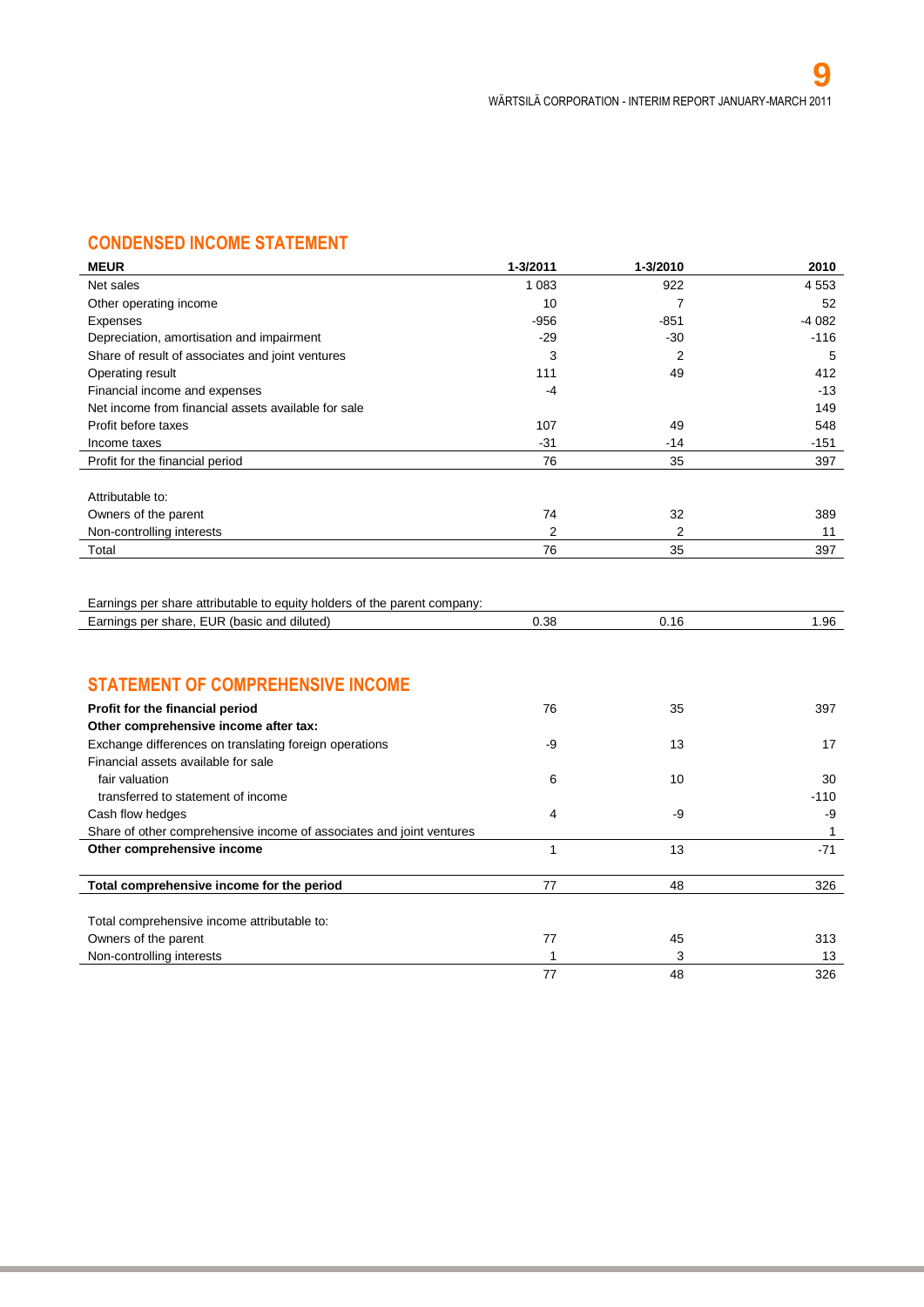# **CONDENSED STATEMENT OF FINANCIAL POSITION**

| <b>MEUR</b>                                  | 31 Mar. 2011 | 31 Mar. 2010 | 31 Dec. 2010 |
|----------------------------------------------|--------------|--------------|--------------|
| <b>Non-current assets</b>                    |              |              |              |
| Intangible assets                            | 771          | 782          | 780          |
| Property, plant and equipment                | 440          | 456          | 466          |
| Investments in associates and joint ventures | 70           | 61           | 65           |
| Financial assets available for sale          | 26           | 166          | 18           |
| Deferred tax receivables                     | 118          | 97           | 122          |
| Other receivables                            | 32           | 30           | 32           |
|                                              | 1458         | 1 5 9 3      | 1483         |
| <b>Current assets</b>                        |              |              |              |
| Inventories                                  | 1 2 3 9      | 1 633        | 1 2 4 4      |
| Other receivables                            | 1 2 1 8      | 1 1 6 9      | 1 1 9 2      |
| Cash and cash equivalents                    | 619          | 252          | 776          |
|                                              | 3075         | 3 0 5 4      | 3 2 1 3      |
| <b>Total assets</b>                          | 4 5 3 3      | 4647         | 4696         |

#### **Equity**

| 336     | 336     | 336     |
|---------|---------|---------|
| 1 1 0 7 | 1 0 3 3 | 1 302   |
| 1 4 4 3 | 1 3 6 9 | 1 6 3 8 |
|         |         |         |
| 24      | 19      | 26      |
| 1 4 6 7 | 1 3 8 8 | 1664    |
|         |         |         |
|         |         |         |
| 553     | 611     | 572     |
| 66      | 95      | 70      |
| 180     | 192     | 189     |
| 799     | 898     | 831     |
|         |         |         |
| 65      | 71      | 56      |
| 2 2 0 1 | 2 2 9 0 | 2 1 4 5 |
| 2 2 6 6 | 2 3 6 1 | 2 2 0 1 |
|         |         |         |
| 3 0 6 6 | 3 2 5 9 | 3 0 3 2 |
|         |         |         |
| 4 5 3 3 | 4647    | 4696    |
|         |         |         |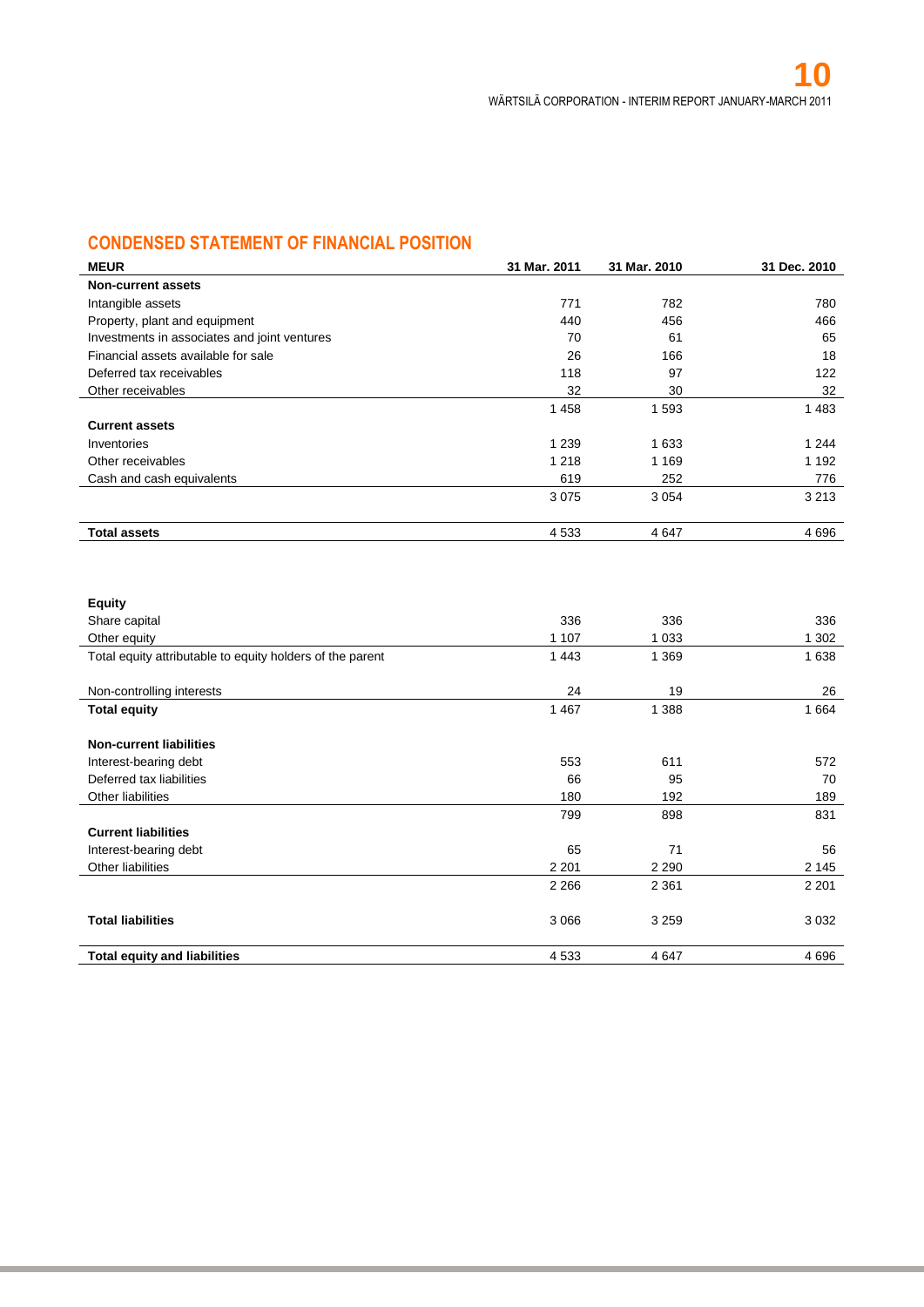# **CONDENSED CASH FLOW STATEMENT**

| <b>MEUR</b>                                                            | 1-3/2011       | 1-3/2010 | 2010   |
|------------------------------------------------------------------------|----------------|----------|--------|
| Cash flow from operating activities:                                   |                |          |        |
| Profit for the financial period                                        | 76             | 35       | 397    |
| Depreciation, amortisation and impairment                              | 29             | 30       | 116    |
| Financial income and expenses                                          | 4              |          | 13     |
| Selling profit and loss of fixed assets and other changes              | -1             | 3        | $-147$ |
| Share of result of associates and joint ventures                       | $-3$           | $-2$     | -5     |
| Income taxes                                                           | 31             | 14       | 151    |
| Changes in working capital                                             | 30             | 166      | 370    |
| Cash flow from operating activities before financial items and taxes   | 166            | 246      | 896    |
| Financial items and paid taxes                                         | $-34$          | $-65$    | $-233$ |
| Cash flow from operating activities                                    | 133            | 181      | 663    |
|                                                                        |                |          |        |
| Cash flow from investing activities:                                   |                |          |        |
| Investments in shares and acquisitions                                 | -5             | $-1$     | -6     |
| Net investments in property, plant and equipment and intangible assets | $-14$          | $-13$    | -83    |
| Proceeds from sale of financial assets available for sale              | 2              |          | 173    |
| Cash flow from other investing activities                              | 1              | 4        | $-5$   |
| Cash flow from investing activities                                    | $-16$          | $-11$    | 79     |
|                                                                        |                |          |        |
| Cash flow from financing activities:                                   |                |          |        |
| Proceeds from non-current borrowings                                   |                | 25       | 37     |
| Repayments and other changes in non-current loans                      | 2              | $-12$    | -76    |
| Changes in current loans and other changes                             | $\overline{2}$ | -9       | $-2$   |
| Dividends paid                                                         | $-274$         | $-173$   | $-175$ |
| Cash flow from financing activities                                    | $-270$         | $-168$   | $-216$ |
|                                                                        |                |          |        |
| Change in cash and cash equivalents, increase (+) / decrease (-)       | $-153$         | 2        | 525    |
|                                                                        |                |          |        |
|                                                                        |                |          |        |
| Cash and cash equivalents at beginning of period                       | 776            | 244      | 244    |
| Exchange rate changes                                                  | $-5$           | 6        | 7      |
| Cash and cash equivalents at end of period                             | 619            | 252      | 776    |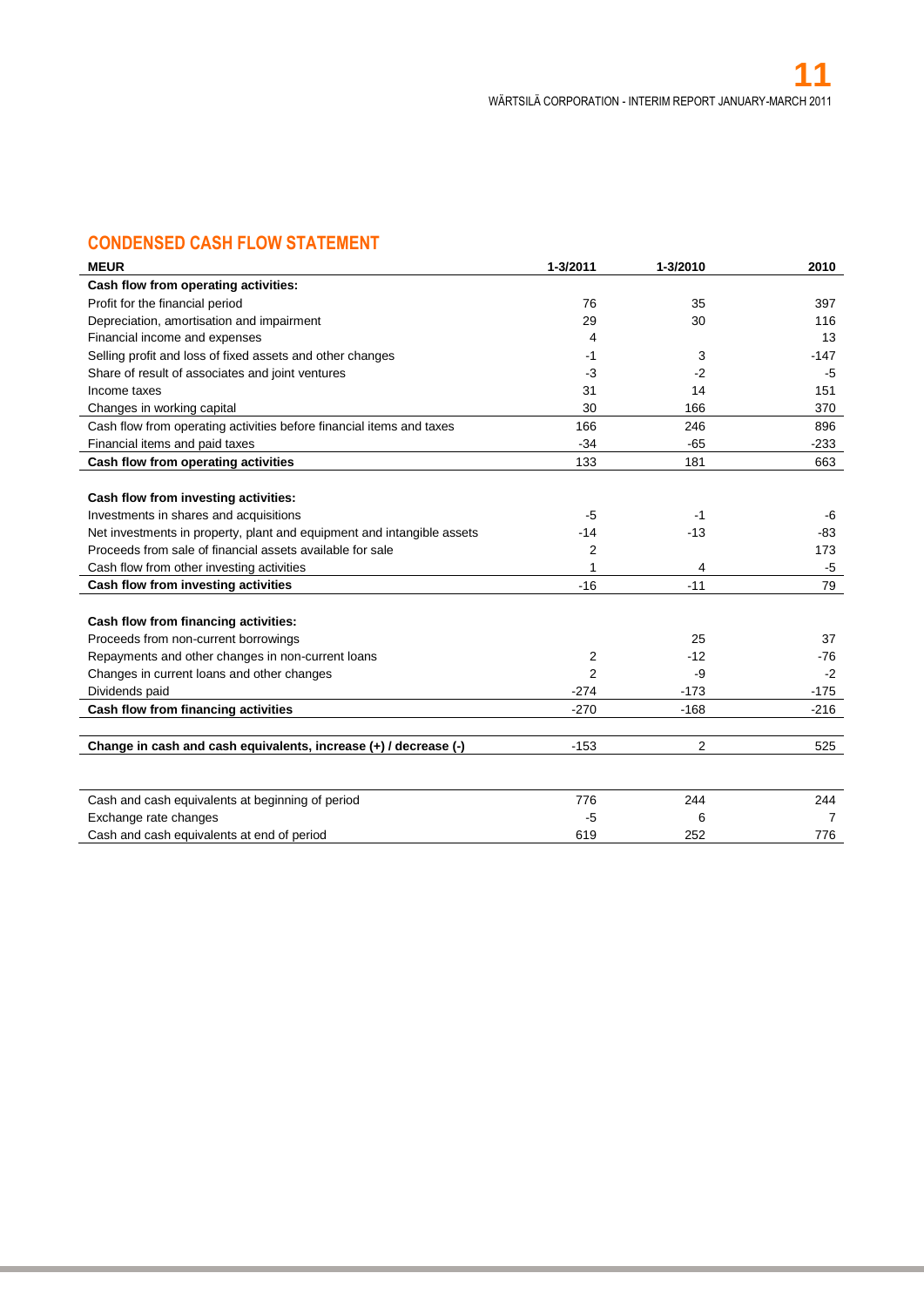# **CONSOLIDATED STATEMENT OF CHANGES IN EQUITY**

| <b>MEUR</b>                                  |              | Total equity attributable to equity holders of the parent |                    | Non-                    |                 |                          |                 |
|----------------------------------------------|--------------|-----------------------------------------------------------|--------------------|-------------------------|-----------------|--------------------------|-----------------|
|                                              |              |                                                           |                    |                         |                 | controlling<br>interests | Total<br>equity |
|                                              | <b>Share</b> | <b>Share</b><br>issue                                     | <b>Translation</b> | Fair value<br>and other | <b>Retained</b> |                          |                 |
|                                              | capital      | premium                                                   | differences        | reserves                | earnings        |                          |                 |
| Equity on 1 January 2011                     | 336          | 61                                                        | 8                  | 12                      | 1 2 2 1         | 26                       | 1664            |
| <b>Dividends</b>                             |              |                                                           |                    |                         | $-271$          | $-2$                     | $-273$          |
| Total comprehensive income for the<br>period |              |                                                           | $-7$               | 10                      | 74              | 1                        | 77              |
| Equity on 31 Mar. 2011                       | 336          | 61                                                        | 0                  | 22                      | 1 0 2 3         | 24                       | 1 4 6 7         |
|                                              |              |                                                           |                    |                         |                 |                          |                 |
| Equity on 1 January 2010                     | 336          | 61                                                        | -6                 | 99                      | 1 0 0 6         | 16                       | 1512            |
| <b>Dividends</b>                             |              |                                                           |                    |                         | $-173$          |                          | -173            |
| Total comprehensive income for the           |              |                                                           |                    |                         |                 |                          |                 |
| period                                       |              |                                                           | 12                 |                         | 33              | 3                        | 48              |
| Equity on 31 Mar. 2010                       | 336          | 61                                                        | 6                  | 100                     | 866             | 19                       | 1 3 8 8         |

# **GEOGRAPHICAL AREAS**

| <b>MEUR</b>        | Europe | Asia | Americas  | Other                    | Total |
|--------------------|--------|------|-----------|--------------------------|-------|
| Net sales 1-3/2011 | 385    | 369  | 226<br>__ | 10 <sup>o</sup><br>1 V 4 | 083   |
| Net sales 1-3/2010 | 279    | 342  | 199       | 101                      | 922   |

# **INTANGIBLE ASSETS AND PROPERTY, PLANT & EQUIPMENT**

| <b>MEUR</b>                                | 1-3/2011 | 1-3/2010 | 2010  |
|--------------------------------------------|----------|----------|-------|
| Intangible assets                          |          |          |       |
| Book value at 1 January                    | 780      | 779      | 779   |
| Changes in exchange rates                  | -5       | 10       | 20    |
| Additions                                  | 7        | 5        | 17    |
| Amortisation and impairment                | $-11$    | $-11$    | -42   |
| Disposals and intra-balance sheet transfer |          |          | 6     |
| Book value at end of period                | 771      | 782      | 780   |
|                                            |          |          |       |
| Property, plant and equipment              |          |          |       |
| Book value at 1 January                    | 466      | 457      | 457   |
| Changes in exchange rates                  | -6       |          | 14    |
| Additions                                  | 8        | 10       | 75    |
| Depreciation and impairment                | $-18$    | $-18$    | $-73$ |
| Disposals and intra-balance sheet transfer | -8       | -1       | -6    |
| Book value at end of period                | 440      | 456      | 466   |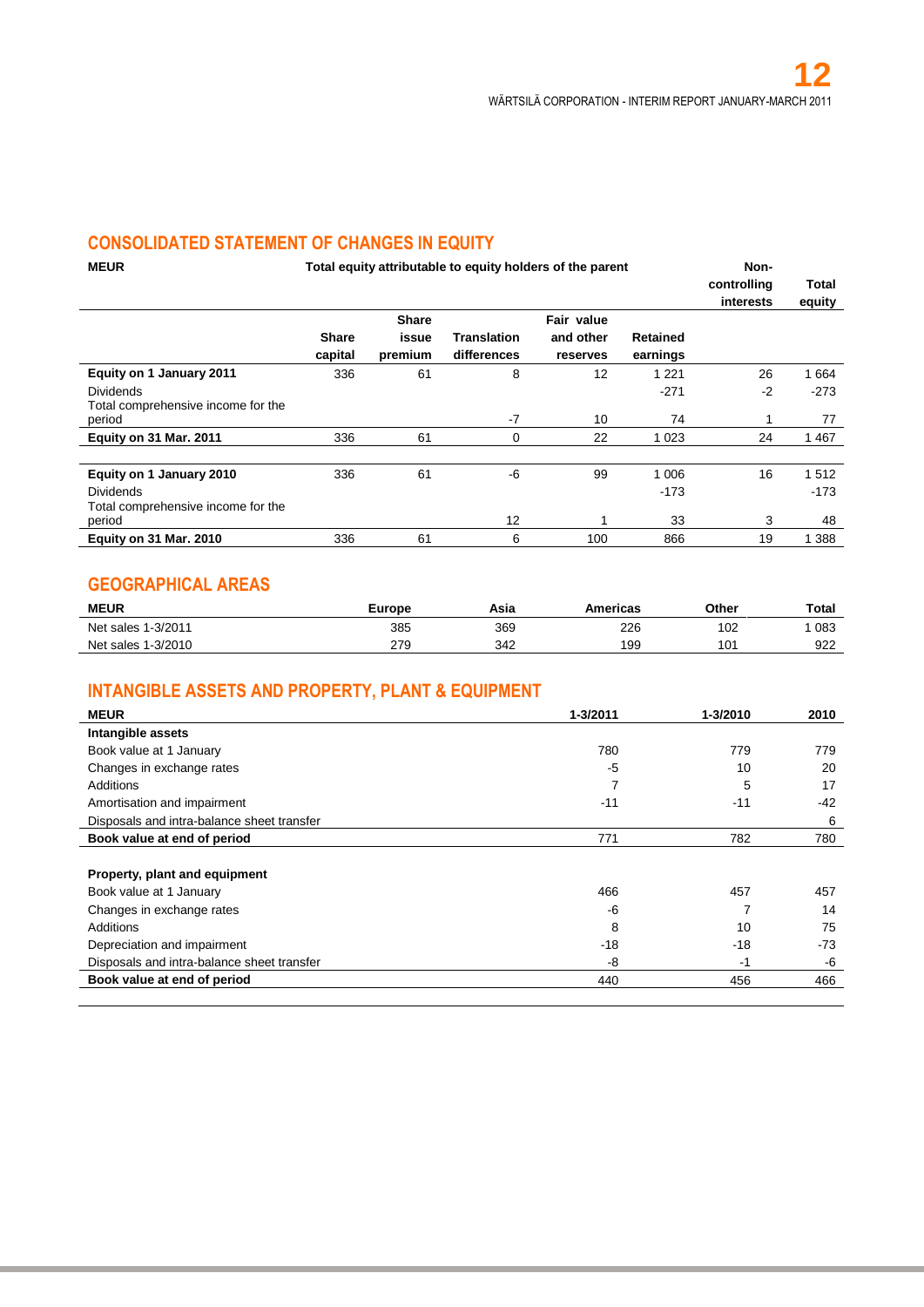# **GROSS CAPITAL EXPENDITURE**

| <b>MEUR</b>                                         | 1-3/2011       | 1-3/2010       | 2010 |
|-----------------------------------------------------|----------------|----------------|------|
| Investments in securities and acquisitions          |                |                |      |
| Intangible assets and property, plant and equipment | $\overline{a}$ | $\overline{a}$ | 92   |
| Total                                               | 19             | ם ו            | 98   |

# **INTEREST-BEARING LOAN CAPITAL**

| <b>MEUR</b>                | 1-3/2011 | 1-3/2010 | 2010  |
|----------------------------|----------|----------|-------|
| Non-current liabilities    | 553      | 611      | 572   |
| <b>Current liabilities</b> | 65       | 71       | 56    |
| Loan receivables           | $-17$    | $-20$    | $-17$ |
| Cash and cash equivalents  | $-619$   | $-252$   | -776  |
| <b>Net</b>                 | $-17$    | 410      | -165  |

# **FINANCIAL RATIOS**

|                                             | 1-3/2011 | 1-3/2010 | 2010    |
|---------------------------------------------|----------|----------|---------|
| Earnings per share, EUR (basic and diluted) | 0.38     | 0.16     | 1.96    |
| Equity per share, EUR                       | 7.32     | 6.94     | 7.59    |
| Solvency ratio, %                           | 37.5     | 36.4     | 40.8    |
| Gearing                                     | 0.00     | 0.31     | $-0.09$ |

# **PERSONNEL**

|                  | $1 - 3/2011$ | 1-3/2010 | 2010   |
|------------------|--------------|----------|--------|
| On average       | 7 544        | 18 4 81  | 18 000 |
| At end of period | 17 526       | 18 410   | 528    |

# **CONTINGENT LIABILITIES**

| <b>MEUR</b>                           | 1-3/2011 | 1-3/2010 | 2010 |
|---------------------------------------|----------|----------|------|
| Mortgages                             | 57       | 56       | 59   |
| Chattel mortgages                     | 17       | 12       | 18   |
| Total                                 | 74       | 68       | 77   |
|                                       |          |          |      |
| Guarantees and contingent liabilities |          |          |      |
| on behalf of Group companies          | 601      | 723      | 623  |
| on behalf of associated companies     | 9        | 8        | 9    |
| Nominal amount of rents according     |          |          |      |
| to leasing contracts                  | 70       | 81       | 74   |
| <b>Total</b>                          | 679      | 812      | 706  |

# **NOMINAL VALUES OF DERIVATIVE INSTRUMENTS**

| <b>MEUR</b>                        | <b>Total amount</b> | of which closed |
|------------------------------------|---------------------|-----------------|
| Interest rate swaps                | 20                  |                 |
| Foreign exchange forward contracts | l 007               | 135             |
| Currency options, purchased        | 12                  |                 |